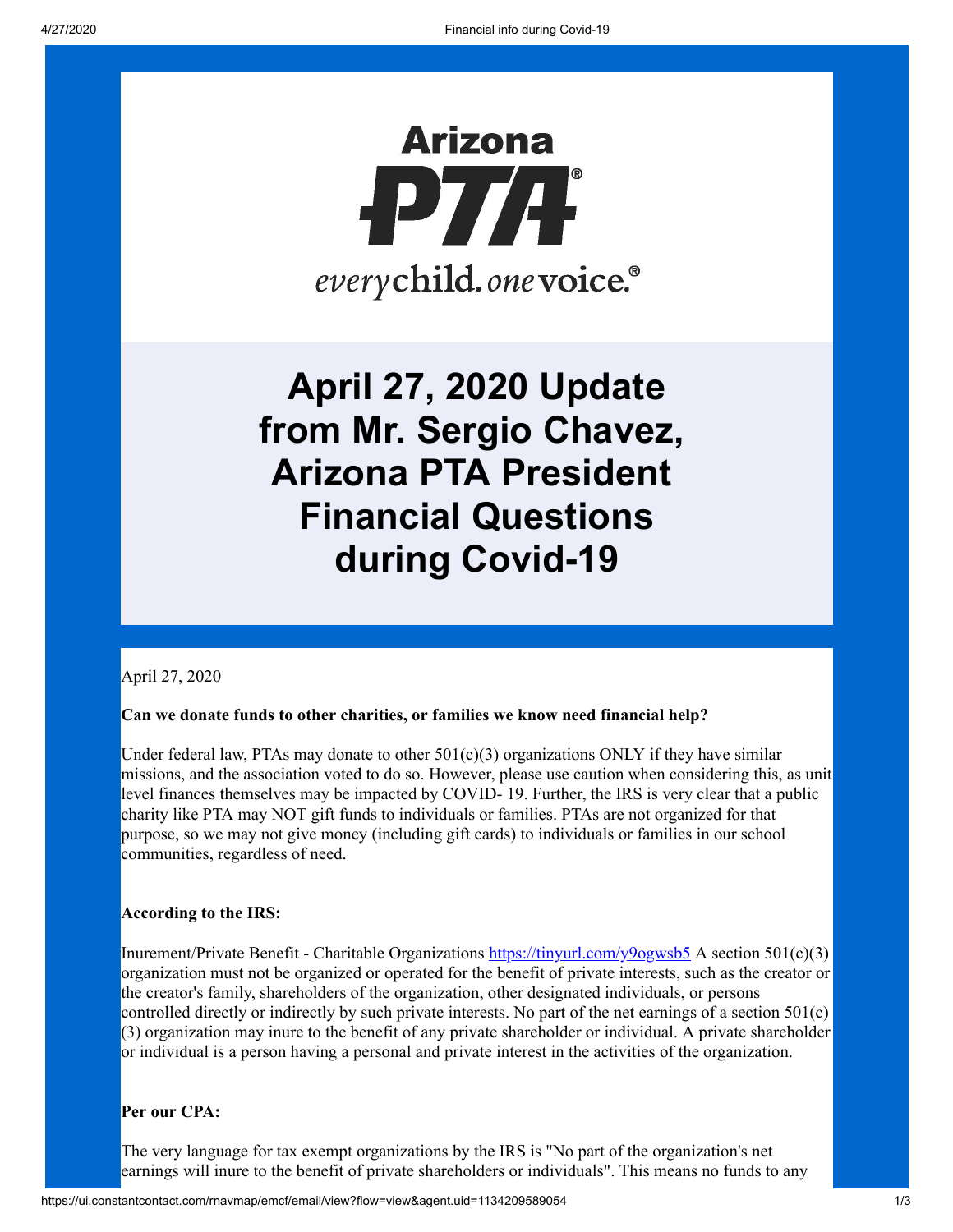business or person for their personal use, only for grant/program purposes. So - firm NO on the gift cards coming from the units to the teachers. Gifts or items that are not compensation or meet the rules for grant funding are personal inurement [excess compensation (can lead to loss of status) or excess benefit transactions (starts with penalties to approvers of the expenditure and can go as far as loss of status)]. We recommend no gifts.

I know this is hard, particularly now, but the units should really be ensuring that all grant funds (cash/cards/etc.) that go to the teachers or schools are used specifically for program purposes and for the kids. Personal use is strictly prohibited.

## **What can local units do to help?**

1. PTAs may share information about benefits/fundraisers being held for individuals or families in need, or local charities who are assisting those in need, or community based projects.

2. PTAs may encourage individual volunteers to personally donate.

3. PTAs may sponsor a food/diaper/necessities drive or solicit donations of those items to be given to a local food bank. "Necessities" could include personal protective equipment (PPE) for local hospitals and medical facilities if that's a need in your area.

4. As a reminder, checks can NEVER be made out to PTA unless it is truly PTA business, and no deposits may be made to the PTA account on behalf of another organization or family in need.

# **GUIDANCE FOR TEACHER/STAFF/VOLUNTEER APPRECIATION**

# **Can our PTA buy restaurant gift cards for our school staff members since we cannot hold our annual staff appreciation luncheon?**

No. Giving a gift card is the same as giving someone cash. In addition, giving volunteer cash or a cash equivalent like a gift card on behalf of the organization may cause them to be considered an employee or an independent contractor by government agencies. And the IRS considers cash gifts (including gift cards) as reportable income on the recipient's tax filings. For these reasons, our policies and procedures expressly forbid giving gift cards purchased with PTA funds: "PTA funds cannot be used to purchase personal gifts for staff or volunteers, such as gift cards."

### **What can PTAs do for staff appreciation while schools are closed?**

· If local businesses or members of the community wish to donate gift cards/certificates to school staff, you may facilitate that donation.

· You may pay for a staff appreciation meal for all staff members by paying a restaurant directly. Many restaurants are now offering "fixed price" menus for pickup and/or delivery. You may pay a restaurant to provide such a meal to each staff member at your school and then let the staff know how to contact the restaurant to pick up/receive delivery of their meal.

· You can issue a "rain check" for your usual staff appreciation activities and plan to hold them as soon as in person school resumes or whenever large gatherings of people are permitted again.

· You can send thank you cards (by mail, email, or social media) thanking staff for all their amazing work during this trying time. Notes from parents and/or students will be particularly meaningful. You should work with the school principal to determine the best way to distribute these notes to the staff.

**National PTA has provided these useful resources and ideas for our local units to utilize for Teacher Appreciation**